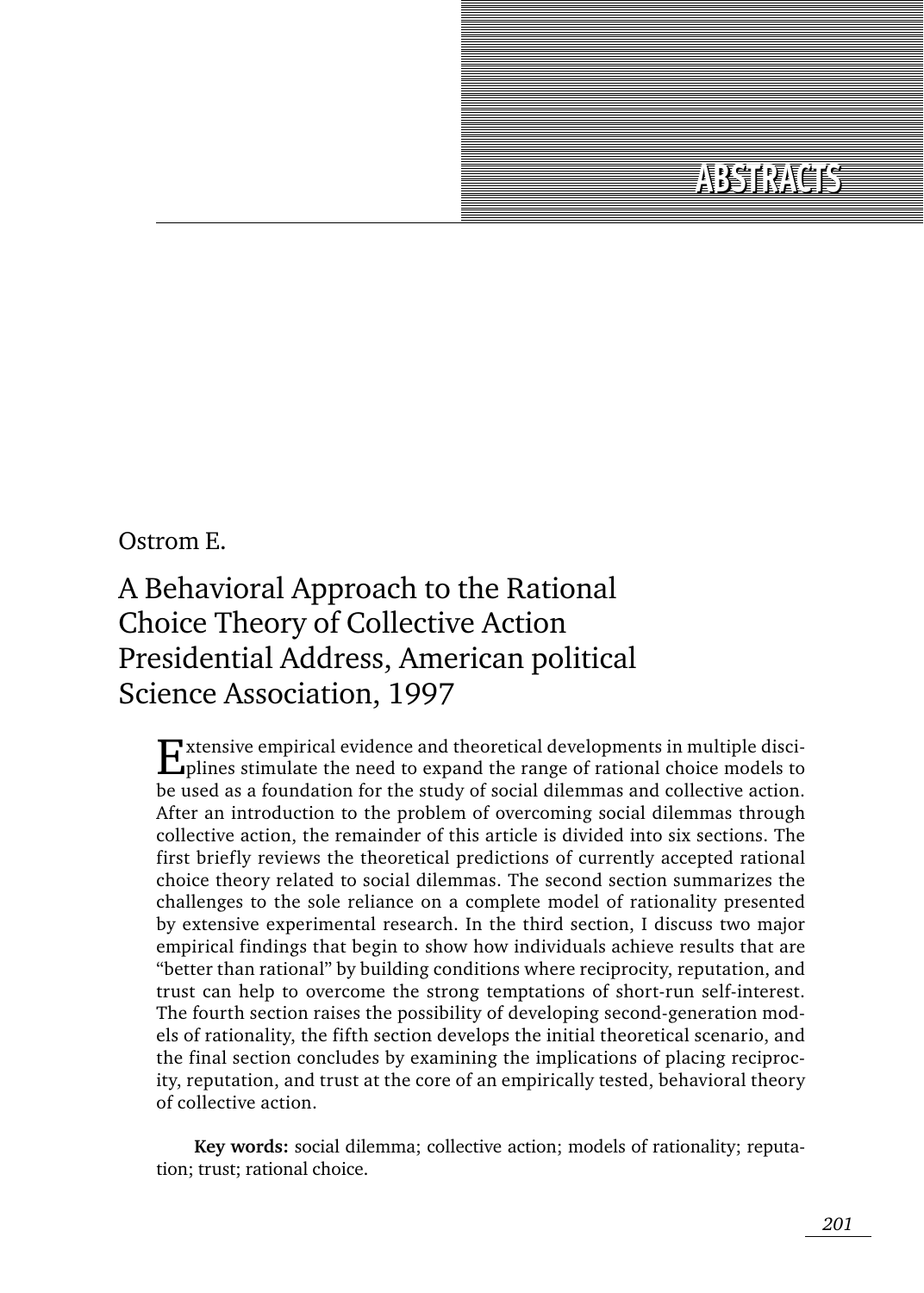#### Plutnik D.A.

### Rules in the Public Sector in the Light of the Nobel Prize: Elinor Ostrom's Contribution in the Collective Action Research

The idea of the article "Rules in the public sector in the light of Nobel Prize:<br>contribution of Elinor Ostrom in the investigation of the collective action problem" appeared as an adequate response to the recent important event in the scientific world – The Nobel Prize awards in the economic sciences area. Elinor Ostrom is the first woman to win the Nobel Prize for Economics, which was established in 1968. Her award recognizes her analysis of economic governance, especially the commons, to the investigation of which she has devoted more than 40 years. The main aim of this article is to track the development of the theory of rules, promoting the effective management of collective action problem in Ostrom's works and to show her contribution to the development of the modern economic science. The last, but not the least goal is to show the importance of her conclusions for the analysis of the public sector in modern Russia.

The article begins with the description of the main events of Ostrom's professional experience, research interests and investigation methods. Further, the detailed analysis is held of the main representative publications on the topics of common-pool resource problem, influence of different public institutions on it, game theory. Some parts of this article are devoted to the specific examples of user-managed fish stocks, pastures, woods, lakes and groundwater basins in such countries as Switzerland, Spain, Nepal, Turkey, etc.

Methods of analysis and conclusions of common resource problem play an important role for the scientific research of any economy, including economies in the position of sharp institutions' development such as Russian economy, for one. That is why scientific research held by Elinor Ostrom is so important for the creation of the right view about all the advantages and disadvantages of different variants of common-pool resource management problem.

The article concludes with the description of the main publications of Russian economists on this specific topic, including A. Aleskerov, A. Auzan, G, Egorov, K. Sonin, R. Enikolopov and E. Guravskaya.

**Key words:** common-pool resources; govern the commons; rules and norms; game theory; social dilemma; collective action; fiscal decentralization; tragedy of the commons; budget federalism; free-rider dilemma.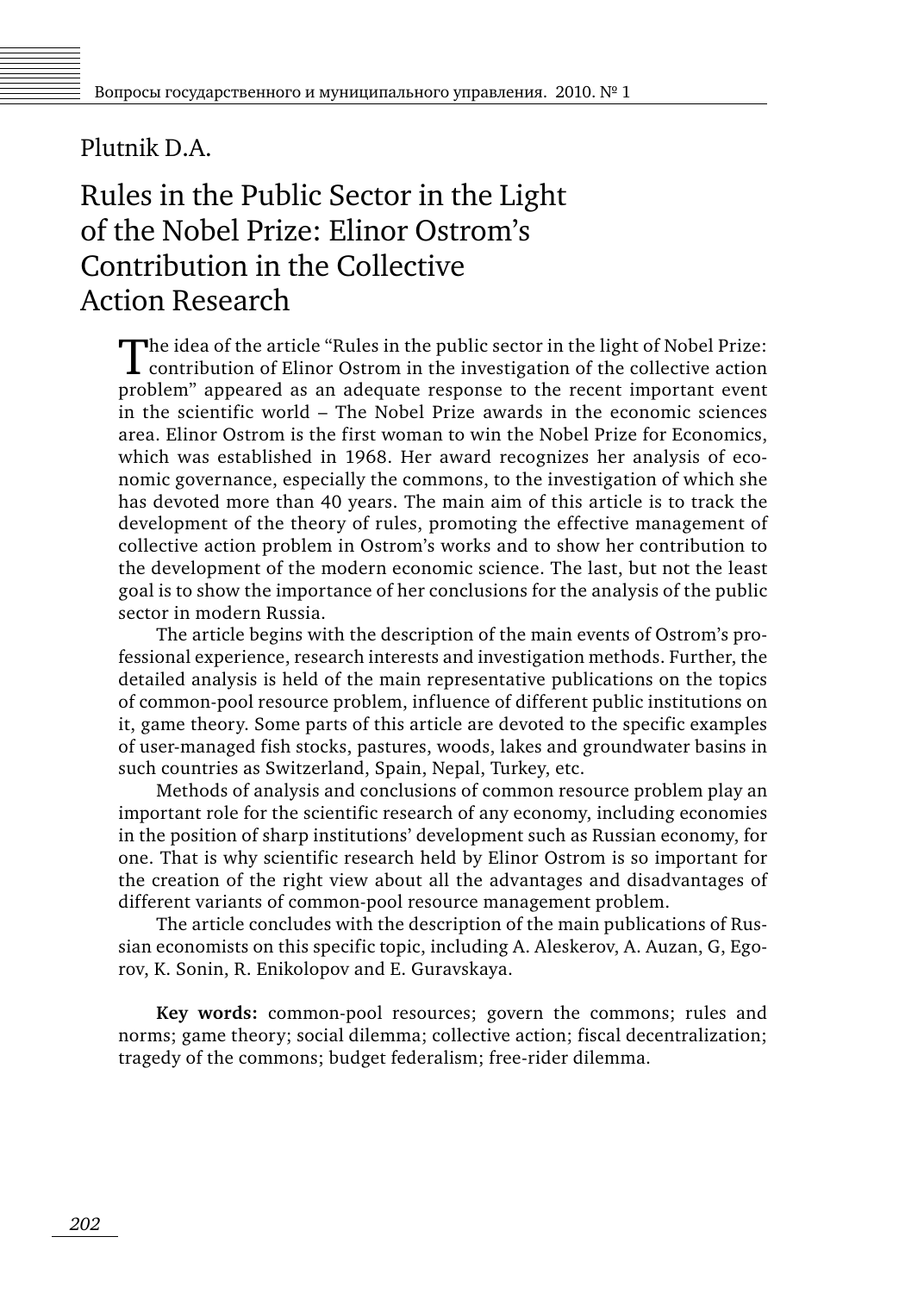N.B. Dzagurova, C.B. Avdasheva

## Current Theoretical Approaches to the Analysis of Exclusive Agreements and Legislative Norms of their Regulation

The article argues the undesirability of introducing recently proposed changes in the regime of vertical restrictions regulation in Russia. They are similar to the changes, which were introduced in the United States by Robinson – Patman (1936) and Miller – Tydings (1937) Acts. But at the same time these new rules stand in sharp contrast to modern practice of antimonopoly regulation in the USA and the EC countries. At the moment even the most extreme types of vertical restrictions – the exclusive contracts that prohibit selling goods or acquiring them from any but the contracted side – are not automatically condemned as *per se* illegal. The softening of the regime of regulation was due to the recognition that vertical agreements should not be considered along the horizontal interactions only. The underlying motivation for their introduction can be much wider and may have nothing common with the foreclosure reasons. The article provides an overview of modern institutional theoretical approaches that could potentially be used in the analysis of exclusive agreements (and vertical restraints in general). It is not just the traditional analysis of the exclusive dealing through the lens of investment fostering, but also the considerations based on the multitask moral hazard theory, the «reference point» approach [Hart and Moor 2008] and vertical integration theory of Baker, Gibbons and Murthy.

**Key words:** competition policy; vertical restraints; exclusive contracts; exclusive dealing.

#### A.V.Zhurov

## Fiscal Incentives for Business Angels in Russia: Experience of Russia, the USA and Some European Countries

The article is dedicated to fiscal incentives for business angels. Business angel, a comparatively new phenomenon in Russia, is defined in the first part of the article. The second part is a research of fiscal incentives intended for private investors in order to encourage them to support small innovative enterprises. The research is based on European and North American experience. Finally, the third part suggests the ways of creating a system of fiscal incentives for business angels in Russia.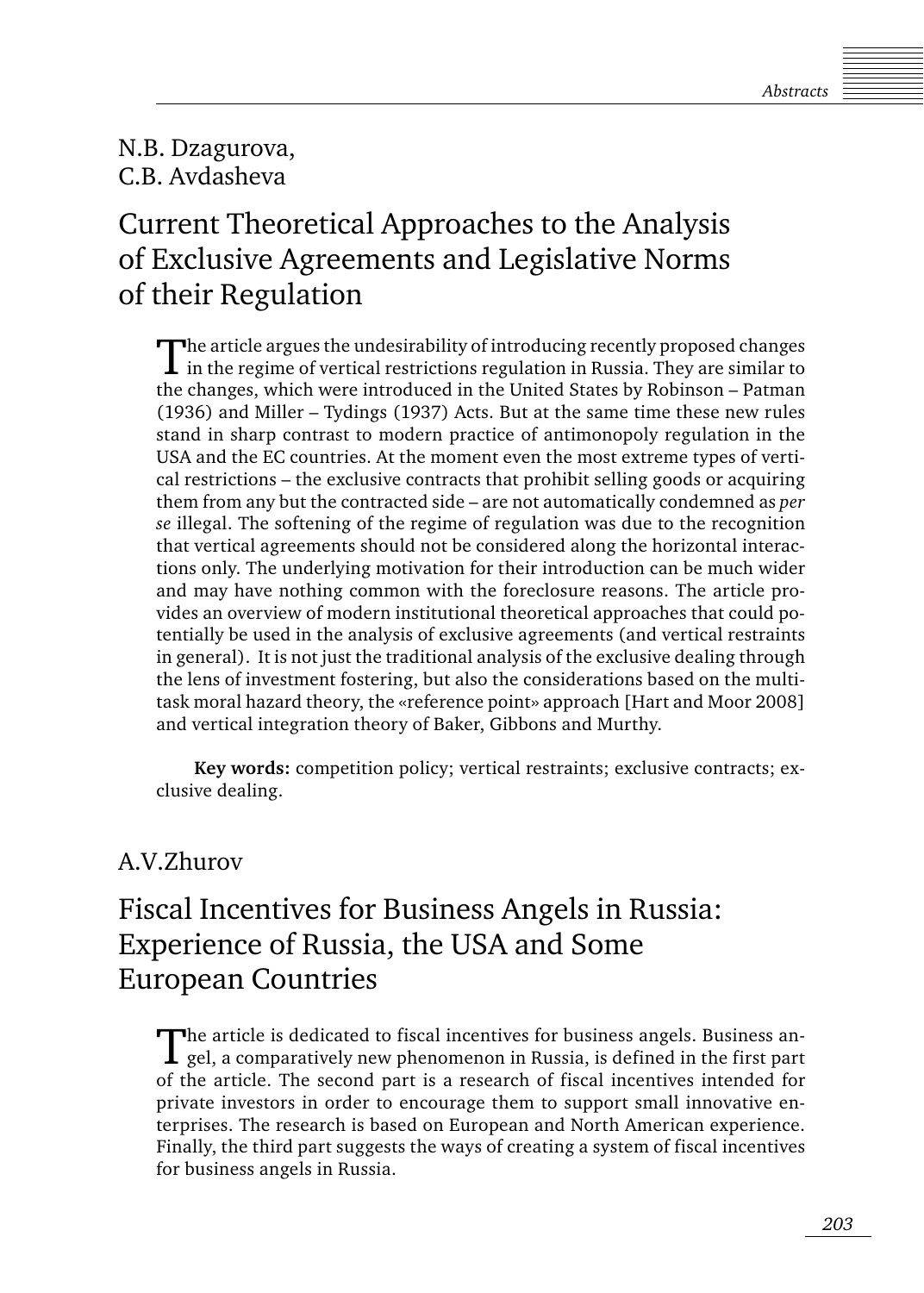**Key words:** business angels; investing; taxes; fiscal incentives; innovations; small innovative enterprises.

#### T.E. Kuznetsova

### Territory of Russia and Problems with its Organization

The article deals with the organization of Russia's territory and its develop- $\blacksquare$  ment from the historical point of view: the space potential of the country; factors of settlement and separation; mechanisms promoting development of Russia's territory. The article focuses on the importance to distinguish between political-administrative and socio-economic bases of federative relations while forming administrative and territorial division. The article considers dynamics of settlement, indicates the mechanisms which help establish balanced territorial development of the country.

**Key words:** space/territorial potential; subject of Federation, development of the territory; administrative and territorial division; town, village, municipalization.

#### I.V. Mrsiyanova, I.I.Solodova

### Community Funds as a Technology to Solve Social Problems Locally

The article is based on the results of the research of community funds. Community funds are non-profitable organizations. Community funds accumulate and distribute the recourses donated to them by the commercial sector, authorities and private philanthropists. The recourses are directed to the community to solve its urgent problems. The article discusses the organizational features of the community funds as well as their specificity as grant-giving organizations. The article characterizes some particularities of the community funds and public authorities' communications, and it also shows the influence that the economic crisis of 2009 has on their performance.

The community fund technology is an alternative mechanism to increase efficiency of the state and municipal social sphere management. The community funds develop forms of social activity and civil participation due to the engagement of groups of philanthropists and citizens. Processes of philanthropy institu